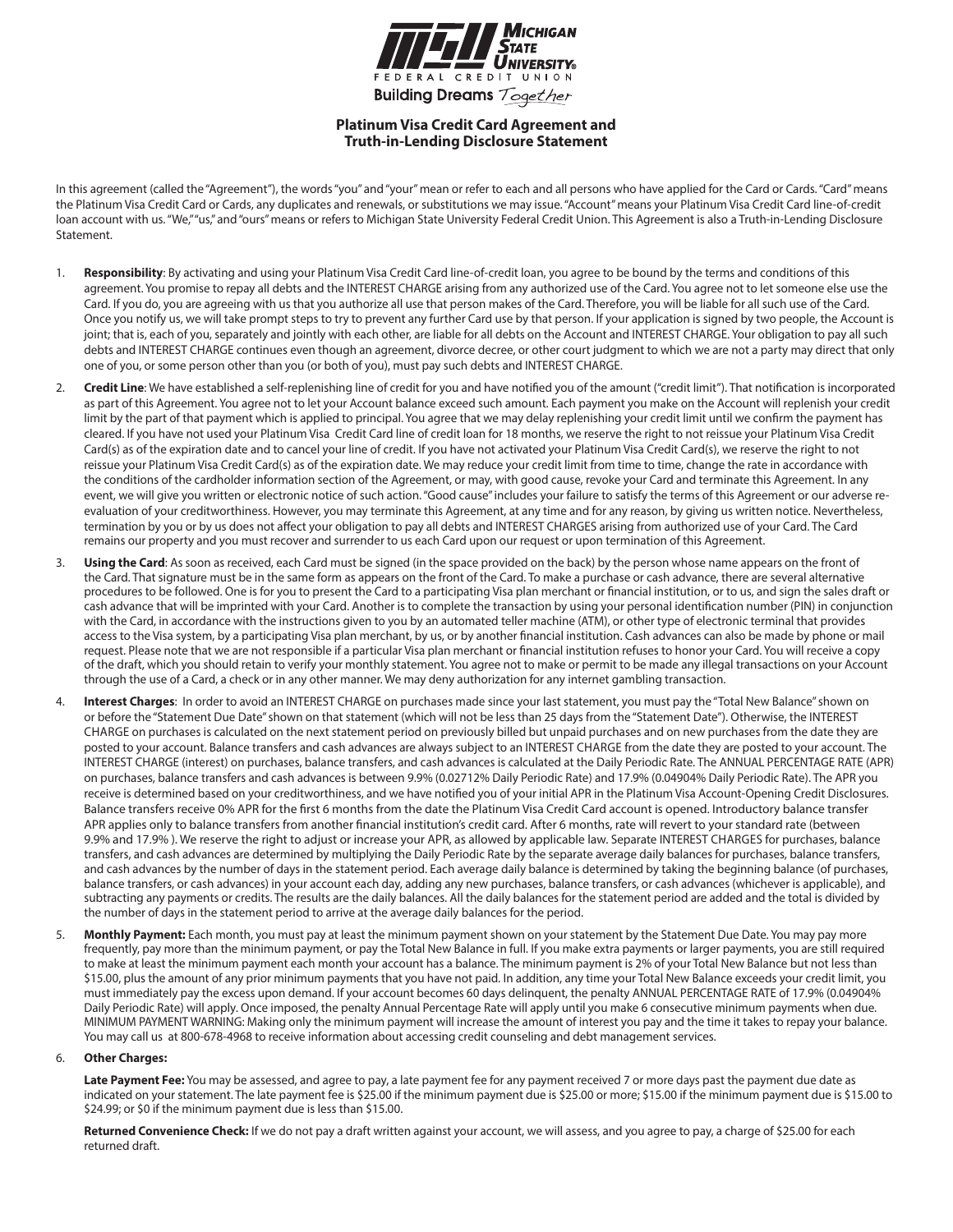- 7. **Currency Conversion**: When you use your Platinum Visa Credit Card at a merchant that settles in, or at an ATM that dispenses, currency other than U.S. dollars, the charge will be converted into the U.S. dollar amount. The currency conversion rate used to determine the transaction amount in U.S. dollars is either a wholesale market rate or the government-mandated rate in effect the day before the processing date. The conversion rate in effect on the processing date may differ from the rate in effect on the transaction date or posting date. Your account will be assessed, and you agree to pay, a 1.00% international transaction fee for ATM transactions and a 3.00% international transaction fee for "all other" international transactions and cash advances. The fee will be calculated after the transaction has been converted to U.S. dollars.
- 8. **Credits**: If merchants who honor your Card give you a credit for returns or adjustments, they will do so by posting a credit to your Account. You should keep your copy of the credit slip to verify your monthly statement. If your credits and payments exceed what you owe us on the Account, we will credit such excess to your savings account or we will refund it upon request.

#### 9 . **Security Interest**:

**Shares as Security: To secure performances of your obligations under this Agreement, you hereby grant to MSUFCU a security of interest in funds you may have on deposit with MSUFCU from time to time and in any other money MSUFCU may owe you. You understand and intend that by reason of such security interest here granted, MSUFCU may satisfy your indebtedness under this Agreement by charging your deposit account(s) maintained with MSUFCU if you default in payment under this Agreement, without further notice to you. If a specific dollar amount has been pledged, MSUFCU**

**will freeze shares in that account to the extent of the specified pledge. Otherwise, your shares may be withdrawn unless you are in default. This security interest does not apply to any Individual Retirement Account or any other account that would lose special tax treatment under state or federal law if given as security.**

**Cross Collateral:** Any collateral securing other loans with the Credit Union, except loans secured by real property used as your principal dwelling or property used for personal, family or household purposes, will also secure advances made under this agreement.

10. **Loss or Theft of Card:** You agree to notify us immediately upon discovering your Card has been lost or stolen.

#### **Card Expiration**

Your Card is valid until the expiration date on the front of the Card or until the Card has been inactive for 18 consecutive months and has a \$0 balance, at which time the Card will automatically expire. If there is no activity after 24 consecutive months, your line of credit will be canceled. After the Card has expired, it is no longer valid, you will not be able to use the Card and all transactions will be declined. If your Card is active within the prior 12 months, you will automatically be issued a new Card 7-10 business days prior to its expiration date, unless the Card is otherwise terminated. You agree to notify us of any change in address for Card reissuance, disclosure and other contact purposes.

#### **Consent to Contact**

You agree we and our agents may contact you by phone or wireless device at any phone number associated with your account, including wireless numbers (i.e. cell phone numbers), in order to service your account, provide you fraudulent activity alerts, or collect any amounts owed to us, excluding any contacts for telemarketing purposes as required by law. You further agree methods of contact may include, but are not limited to, the use of text messages, prerecorded or artificial voice messages, and/or use of an automatic dialing service. Calls and messages may incur access fees from your cellular service provider. You understand that you are not required to provide consent as a condition to receiving products or services and you may revoke your consent or change the phone number provided by contacting us at 517-333-2424 or 800-678-4968, msufcu.org, or by visiting any MSUFCU branch.

### **Visa Account Updater (VAU)**

VAU is an account updating service in which your Card is automatically enrolled. When your Card(s) expire, or are lost or stolen, and new cards are issued, the service may update relevant Card data (Card numbers, CVV and expiration dates) to appropriate merchants who participate in an effort to facilitate uninterrupted processing of your recurring charges. This service provides updates to our Visa database only. The database is accessed only by those qualified merchants seeking your account information after you have requested they process a recurring payment or payments. You understand that neither Visa nor MSUFCU can guarantee that your account updates will be communicated to merchants prior to your next statement date. This service is provided as a free benefit to you. If, at any time, you wish to opt out of the VAU service, or if you have any questions, please contact us.

- 11. **Default**: The minimum payment shown on the statement is due by the date shown on the statement. You will be in default if you fail to make the minimum payment within 7 days after the Statement Due Date. You will also be in default if you breach any other conditions of the Agreement; if we determine that your creditworthiness (which includes your ability to repay us) has become unsatisfactory due to change in employment, increase in your other obligations, or because of any other reason; or in the event of your death. In the event of any default, the entire balance on the Account becomes due and payable immediately. You also agree that, in case of default, you will pay all usual and customary costs of collection, including reasonable attorney's fees, as permitted by law.
- 12. **Credit Information**: You authorize us to investigate your credit standing when opening, renewing, or reviewing your Account, and you authorize us to disclose information regarding our experience with you under this Agreement to credit bureaus and other creditors. Late payments, missed payment, or other defaults on your Account may be reflected in your credit report.
- 13. **Effect of Agreement**: This Agreement contains our complete contract relating to the Account and applies to every transaction relating to the Account even though a sales, balance transfer, or cash advance draft you sign or a credit slip may contain different terms.
- 14. **Amendment of Agreement:** From time to time, we may amend this Agreement by giving you notice of the amendment at least 45 days before it goes into effect, unless a shorter notice period is permitted by law. The notice will be sent to your last known address appearing in our records and will state the date upon which the amendment will become effective. You agree we may provide any such notices to you electronically if you have agreed to receive your statement electronically. Except where prohibited by law, all such changes will apply to new transactions and to amounts you already owe, unless you provide notice of your election to terminate the account and surrender your Card(s) on or before the effective date of the changes. Then, you will be entitled to repay your balance in accordance with the terms and conditions in effect at that time. We may also offer you a repayment method that includes: an amortization period of not less than 5 years or a required minimum periodic payment that includes a percentage of the outstanding balance that is not more than twice the percentage required before the effective date of the amendment.
- 15. **Cash Advance by Machine**: If automated teller machines or other electronic devices are available while this Agreement remains in effect that make it possible for you to obtain a cash advance by use of your Card in such a machine, we will furnish you with a secret personal identification number. Your use of that number, together with your Card, in getting a cash advance from such a machine is agreed to constitute your signature for purposes of such cash advance. Minimum amount of cash advance is \$50.00.
- 16. **Record Keeping**: You have agreed that we may keep the application which bears your signature so that we can comply with federal and/or state law relating to loan documents we are required to keep in our files.
- 17. **Liability for Unauthorized Use**: You may be liable for the unauthorized use of your credit card. You will not be liable for unauthorized use that occurs after you notify MSUFCU, orally or in writing, of the loss, theft, or possible unauthorized use. You will have no liability for any unauthorized use of your Card, unless you were grossly negligent or fraudulent in handling the Card.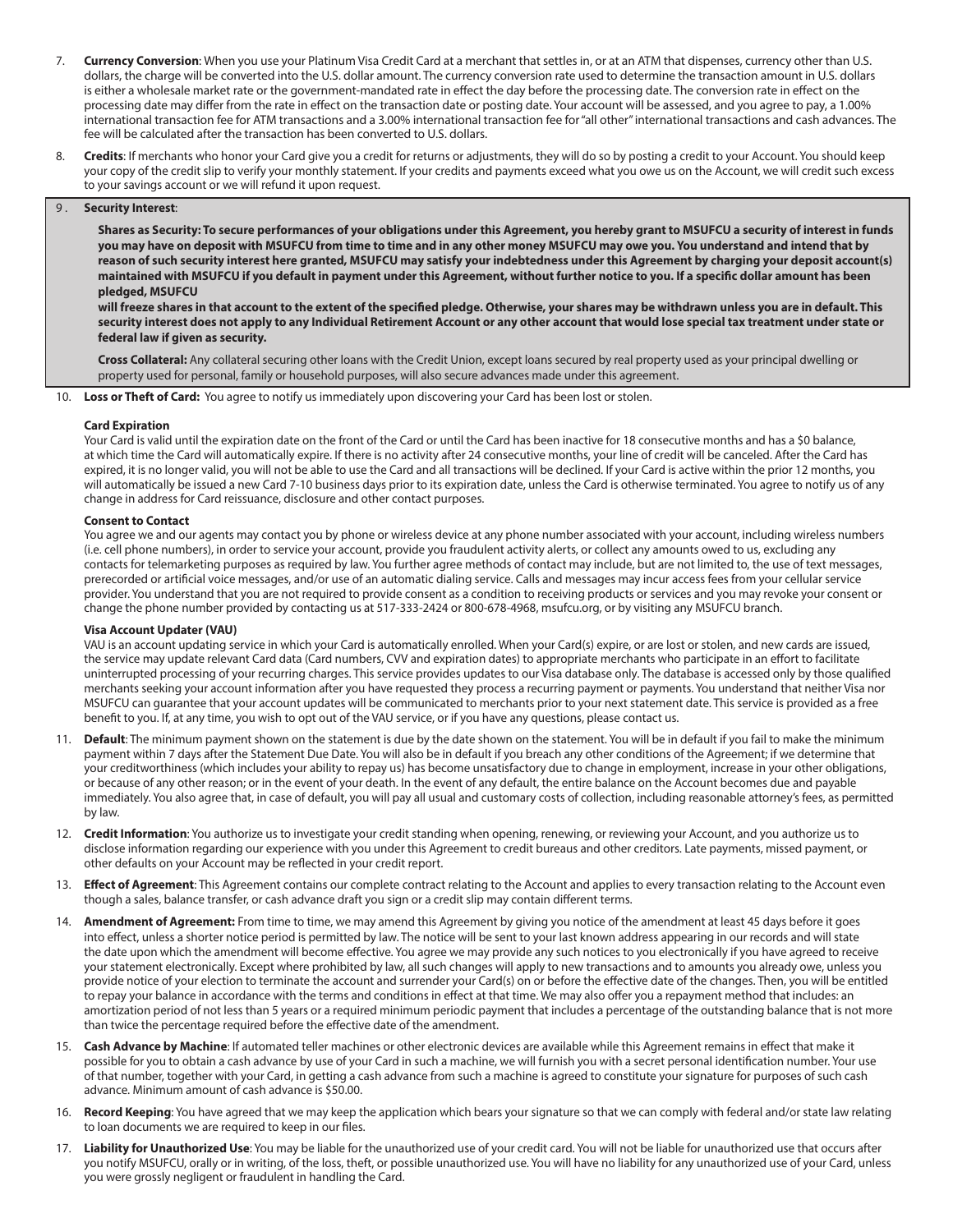# **YOUR BILLING RIGHTS: Keep This Document for Future Use**

# **This notice informs you about your rights and responsibilities under the Fair Credit Billing Act.**

# **What to Do if You Find a Mistake on Your Statement**

If you think there is an error on your statement, write to us at:

MSU Federal Credit Union C/O Visa Department PO Box 1208 East Lansing, MI 48826-1208

You may also contact us online at msufcu.org

In your letter, give us the following information:

- Account information: Your name and account number.
- Dollar amount: The dollar amount of the suspected error.

• Description of problem: If you think there is an error on your bill, describe what you believe is wrong and why you believe it is a mistake.

You must contact us:

- Within 60 days of the error appearing on your statement.
- At least three business days before an automated payment is scheduled, if you want to stop payment on the amount you think is wrong.

You must notify us of any potential errors in writing by mail or electronically. If you call us, we are not required to investigate any potential errors and you may be required to pay the amount in question.

# **What Will Happen After We Receive Your Letter**

### **When we receive your letter, we must do two things:**

- Within 30 days of receiving your letter, we must tell you that we received your letter. We will also tell you if we have already corrected the error.
- Within 90 days of receiving your letter, we must either correct the error or explain to you why we believe the bill is correct.

#### **While we investigate whether or not there has been an error:**

- We cannot try to collect the amount in question, or report you as delinquent on that amount.
- The charge in question may remain on your statement, and we may continue to charge you interest on that amount.
- You do not have to pay the amount in question, but you are responsible for the remainder of your balance.
- We can apply any unpaid amount against your credit limit.

### **After we finish our investigation, one of two things will happen:**

- If we made a mistake: You will not have to pay the amount in question or any interest or other fees related to that amount.
- If we do not believe there was a mistake: You will have to pay the amount in question, along with applicable interest and fees. We will send you a statement of the amount you owe and the date payment is due. We may then report you as delinquent if you do not pay the amount we think you owe.

If you receive our explanation, but still believe your bill is wrong, you must write to us within 10 days telling us that you still refuse to pay. If you do so, we cannot report you as delinquent without also reporting that you are questioning your bill. We must tell you the name of anyone to whom we reported you as delinquent, and we must let those organizations know when the matter has been settled between us.

If we do not follow all of the rules above, you do not have to pay the first \$50.00 of the amount in question, even if your bill is correct.

### **Your Rights If You Are Dissatisfied with Your Credit Card Purchases**

If you are dissatisfied with the goods or services that you have purchased with your credit card and you have tried in good faith to correct the problem with the merchant, you may have the right not to pay the remaining amount due on the purchase.

To use this right, all of the following must be true:

- The purchase must have been made in your home state or within 100 miles of your current mailing address, and the purchase price must have been more than \$50.00 (Note: Neither of these are necessary if your purchase was based on an advertisement we mailed to you, or if we own the company that sold you the goods or services.)
- You must have used your credit card for the purchase.
- Purchases made with cash advances from an ATM or with a check that accesses your credit card account do not qualify.
- You must not yet have fully paid for the purchase.

If all of the criteria above are met and you are still dissatisfied with the purchase, contact us in writing or electronically at:

MSU Federal Credit Union C/O Visa Department PO Box 1208 East Lansing, MI 48826-1208 msufcu.org

While we investigate, the same rules apply to the disputed amount as discussed above. After we finish our investigation, we will tell you our decision. At that point, if we think you owe an amount and you do not pay, we may report you as delinquent.